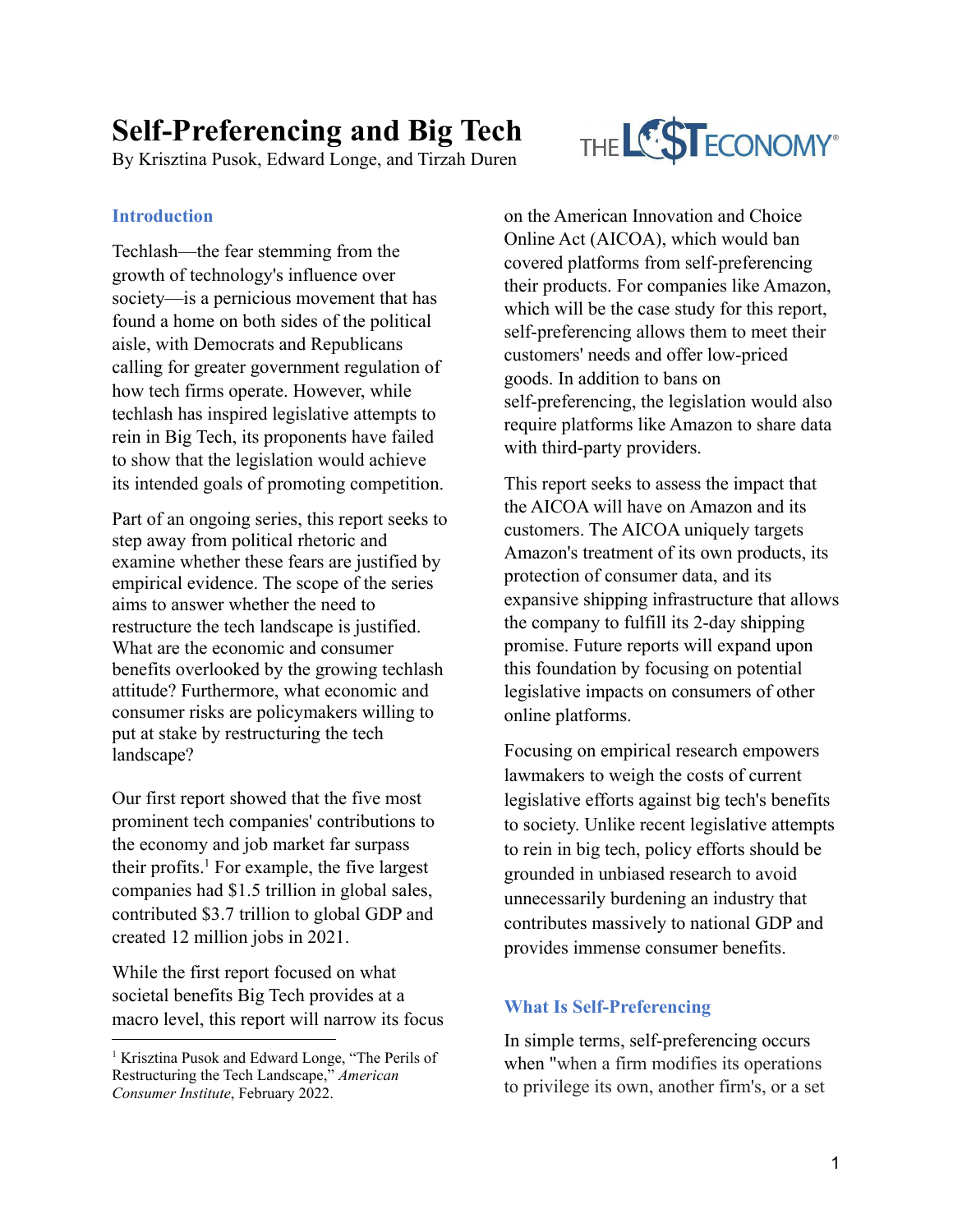of firms' products or services." 2 Self-preferencing can take numerous forms, such as grocery stores displaying their branded goods at eye level, online stores showing their products before third-party competitors, or data not being shared with competitors. It could also include the bundling of goods and services. Despite the growing hostility towards self-preferencing, the practice is pervasive across our economy and vital to how businesses of all sizes operate.

As tech lash has become more prominent in American public and political discourse, there has been a growing hostility toward self-preferencing. The Open Markets Institute, for example, has alleged that "those dominant technology corporations, like Google and Facebook, use self-preferencing to acquire, maintain, and entrench their dominant market position.<sup>3</sup> Democratic lawmakers have been equally critical of self-preferencing, arguing that it is just one of many ways "dominant platforms" exploit "their power to become even more dominant."<sup>4</sup>

#### **Who Self-Preferences?**

There is a growing, yet erroneous, belief that only tech platforms like Amazon, Google, and Apple engage in self-preference.

However, that ignores the reality that grocery stores and traditional brick and mortar stores also self-preference their goods and services. As the National Taxpayers Union notes, "few people bat an eye when their local grocery store offers a coupon for its own generic version of a name-brand product."<sup>5</sup>

While Amazon offers its own AmazonBasics range that is typically priced lower than other competitors and appears first in search results, stores like Target offer "45 owned brands," and BestBuy, which also has a range of owned brands.<sup>6</sup> These goods are typically priced lower than their competitors and receive preferential placement on shelves. Self-preferencing is so prevalent in U.S. sales that the *Private Label Manufacturers Association* estimated "Retailers' private brands accounted for 23.4% of all units sold" in 2020, and "one out of every five dollars spent by shoppers in all outlets, or 19.5%, was for the retailer's store brand."<sup>7</sup>

Much like brick and mortar stores give their goods and services preferential space on supermarket shelves, Apple and Google routinely show consumers their free apps

<sup>6</sup> Target Corporate, "Target Brands."

.

[https://corporate.target.com/about/products-services/](https://corporate.target.com/about/products-services/Target-Brands) [Target-Brands;](https://corporate.target.com/about/products-services/Target-Brands) BestBuy, "BestBuy Brands," https://www.bestbuy.com/site/brands/best-buy-brands /pcmcat1596746025285.c?id=pcmcat1596746025285

<sup>2</sup> Daniel Hanley, "Competition Policy International: How Self-Preferencing Can Violate Section 2 of the Sherman Act,*" Open Markets Institute,* June 16, 2021,

<sup>&</sup>lt;sup>3</sup> Ibid. https://www.openmarketsinstitute.org/publications/co mpetition-policy-international-how-self-preferencingcan-violate-section-2-of-the-sherman-act.

<sup>4</sup> Democratic Majority Staff Report, "Investigation of Competition In Digital Markets," 2020,

https://judiciary.house.gov/uploadedfiles/competition in digital markets.pdf?utm campaign=4493-519.

<sup>5</sup> Josh Withrow, "Issue Brief: Klobuchar's "Self Preferencing" Assault on Big Tech Ignores Economics and Consumer Welfare," January 18, 2022,

https://www.ntu.org/library/doclib/2022/01/Klobucha r-s-Self-Preferencing-Assault-on-Big-Tech-Ignores-E conomics-and-Consumer-Welfare.pdf.

<sup>7</sup> *Private Label Manufactures* Association, "PLMA's 2021 Private Label Yearbook."

https://plma.com/sites/default/files/files/2021-05/plm a2021yearbook2.pdf.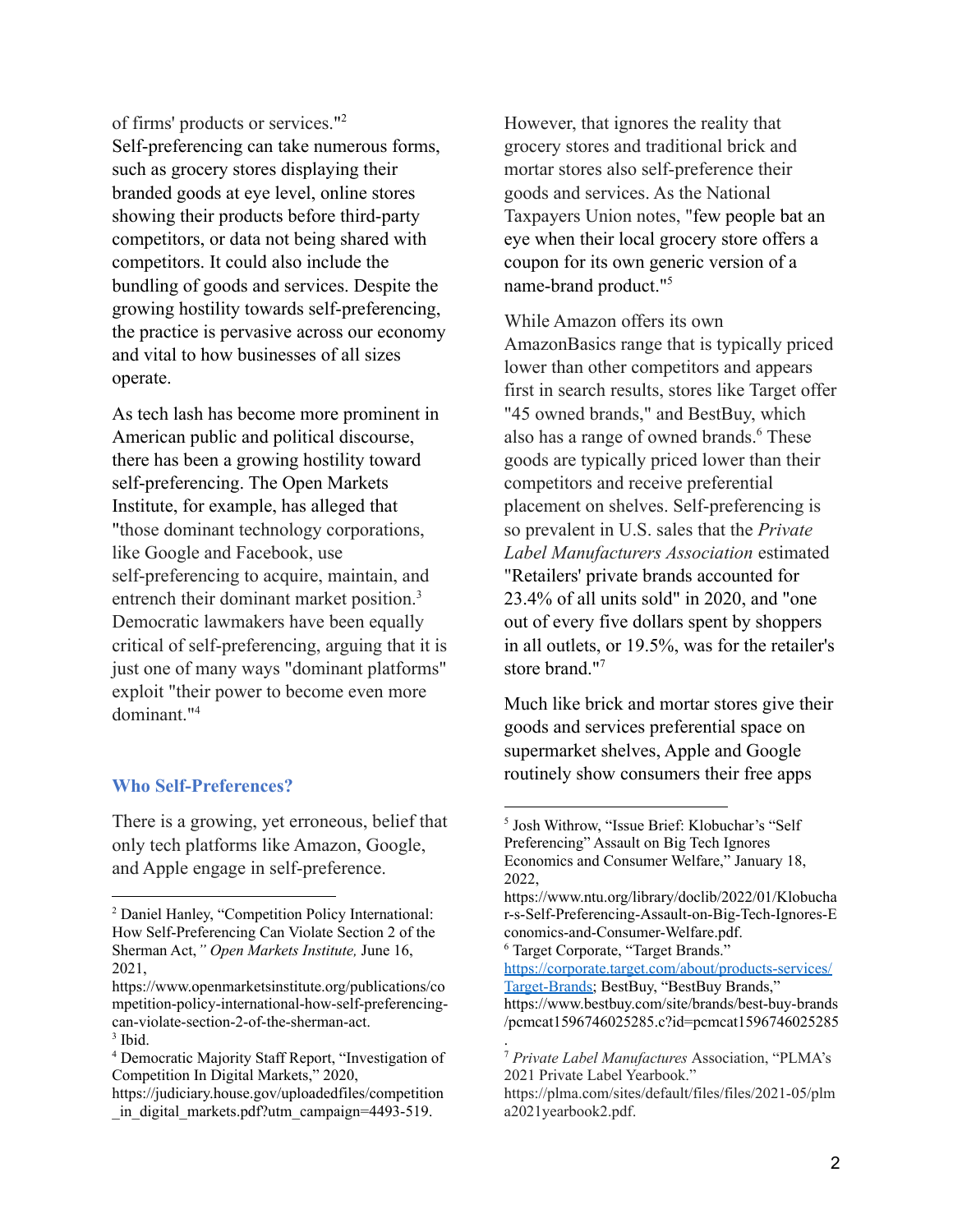before competitors' apps. As noted by Democratic staffers, "Google, for example, engaged in self-preferencing by systematically ranking its content above third-party content."<sup>8</sup>

#### **How Consumers Benefit**

One of the principal benefits of self-preferencing is that it allows consumers to save money. A 2019 study by IRI found that 65% of shoppers stated that purchasing store brand products made them "feel good" because it saved them money. 9

In the case of digital platforms, self-preferencing goods and services allow companies like Amazon to expose consumers to low and no-cost goods and services. Amazon, for example, usually shows its AmazonBasics products before other competitors. This method of self-preferencing is pro-consumer because it allows consumers to see the lowest-priced goods from the most reputable sellers.

Self-preferencing also enhances competition. As Aurelien Portuese from Information Technology and Innovation Foundation has noted, companies can self-preference "to challenge incumbents in a second market."<sup>10</sup> Portuese continues to

illustrate this point by arguing, "Google uses its search engine's market position to enter into the market for shopping-comparison websites with Google Shopping, it intends to compete with large incumbents in the market for such websites."<sup>11</sup>

If Congress prohibits self-preferencing, consumers will lose access to a range of goods they overwhelmingly prefer, be unable to access low-priced goods and services, and face a less competitive marketplace.

## **Overview of Legislation Limiting Self-Preferencing**

The effect of recent antitrust proposals have potentially disastrous consequences for American consumers and the welfare they receive from big tech. We hope this report will warn lawmakers about the dangers of re-writing America's antitrust laws.

Congress is currently considering a bill that would re-write the rules governing how big tech platforms sell their goods and services. The House of Representatives is considering Rep. David Cicilline's (D-RI) American Choice and Innovation Online Act of 2021. The House Judiciary Committee approved the bill by 21-20 on June 17th, 2021. Since then, there has been no movement on the bill as it awaits a vote in the full House. The U.S. Senate is considering a version of the American Choice and Innovation Online Act of 2021. The Senate bill was introduced by Senator Klobuchar (D-MN) on October 10th, 2021. The bill was approved by the Senate Judiciary Committee on March 2<sup>nd</sup>,

 $11$  Ibid.

<sup>8</sup> Democratic Majority Staff Report, "Investigation of Competition In Digital Markets," 2020,

<sup>9</sup> John Driggs, "Beyond Price, Consumers Find Value in Private Brands," IRi, November 2019.

https://www.iriworldwide.com/IRI/media/Library/Q3 -Consumer-Connect-Executive-Summary\_Private-Br ands.pdf.

<sup>&</sup>lt;sup>10</sup> Aurelien Portuese, "Please, Help Yourself": Toward a Taxonomy of Self-Preferencing," October 24, 2021, *Information Technology and Innovation Foundation***,**

https://itif.org/publications/2021/10/25/please-help-y ourself-toward-taxonomy-self-preferencing#:~:text=S elf%2Dpreferencing%20its%20products%20to,presu

mably%20yields%20considerable%20procompetitive %20effects.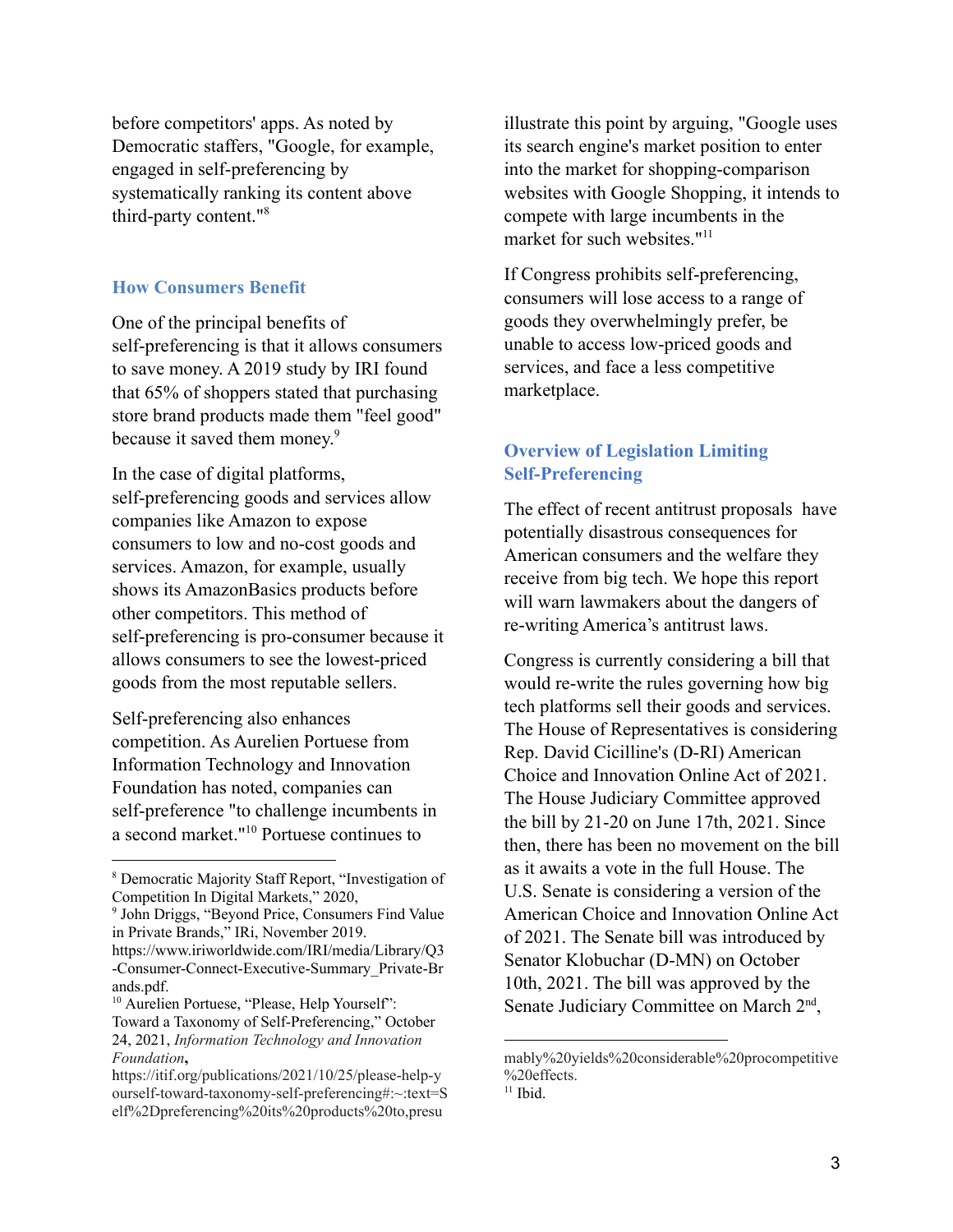2022, and awaits a full Senate vote.

If enacted into law, AICOA would fundamentally alter how big tech platforms can sell their goods and services. Under the provisions of AICOA, covered platforms would be prohibited from preferencing their goods and services over competitors. Under the House version of the bill, a tech platform would be required to comply with the bill's provisions if the platform "has at least 50,000,000 United States-based monthly active users on the online platform; or has at least 100,000 United States-based monthly active business users on the platform" and "is owned or controlled by a person with net annual sales, or a market capitalization greater than \$600,000,000,000" and "is a critical trading partner for the sale or provision of any product or service offered on or directly related to the online platform." On the other hand, the Senate bill sets the market capitalization limit at \$550,000,000,000*.*

## **How Proposed Legislation Would Affect Big Tech**

Once designated a covered platform, the tech platform in question would be prohibited from preferencing its goods and services over the goods and services of other competitors who use the platform.

For example, Amazon would not have its own Amazon Basics range appear above competitors' products, even if Amazon's products are higher quality or cheaper than those offered by competitors. The clear result of a ban on self-preferencing will be consumers paying more than they have to for goods and services.

AICOA could also have substantial

ramifications for cybersecurity. If passed, AICOA would force tech platforms to hand over consumer information to competitors and be forced to develop platforms and programs that interoperate with competitors.<sup>12</sup> These provisions present a significant risk to consumers on two levels. First, small companies often offer less data protections than larger tech platforms. Second, cybersecurity experts have routinely warned about the dangers of interoperability as it creates unnecessary vulnerabilities that cybercriminals can exploit. As a result, these provisions could ultimately leave consumer data vulnerable to cybercriminals.

While AICOA imposes onerous restrictions on tech platforms, the bill is written to exempt other more traditional brick and mortar stores. Not only do most major brick and mortar retailers fail to meet the market capitalization requirements, the bill explicitly states it only applies to online platforms. This is problematic because many major retailers offer their in-house brands and other branded products yet would be free to self-preference their goods and services. For example, Best Buy, Target, and Walmart- a company far larger than Amazon- would be exempt from compliance despite having in-house brands and selling competitors' products. The exemptions would create an uneven regulatory environment that penalizes big tech platforms in favor of other platforms.

<sup>&</sup>lt;sup>12</sup> Interoperability refers to the ability of goods and software to communicate with other goods or software.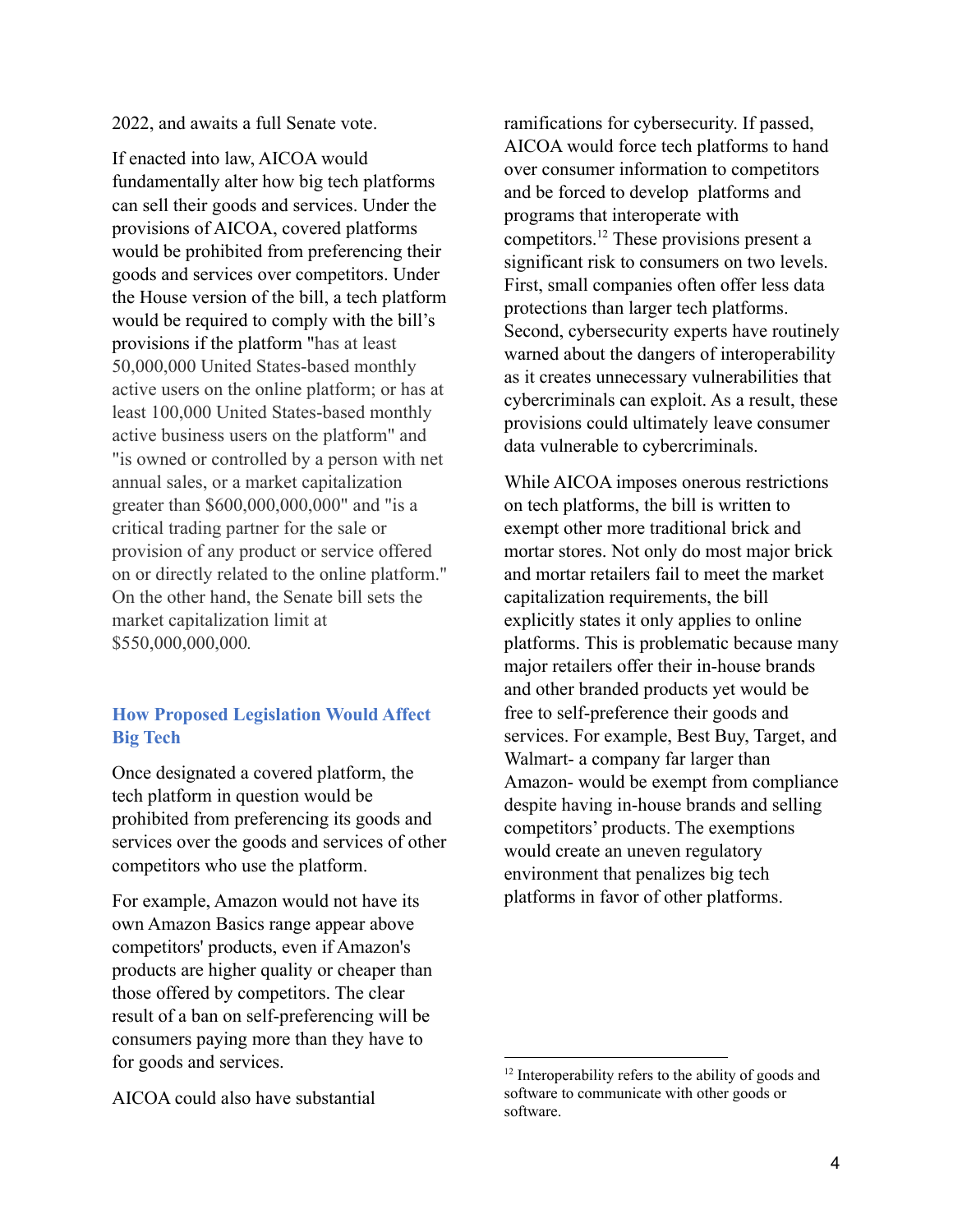#### **Why Amazon?**

While all big tech firms would be impacted by a re-write of America's antitrust rules, Amazon is unique as it offers a diverse range of services and products to consumers. While it is perhaps most famously known as an online store where almost anything can be purchased, it also provides, among other things, video and music streaming services, a gaming platform, an online pharmacy, groceries, web services, and web services. Amazon's significant range of services means that any mandated restructuring to the business could inflict considerable harm on consumers who utilize the broad range of services offered.

The plethora of services offered by Amazon also makes it unique among big tech companies insofar as its benefits can be quantifiable. It's difficult, for example, to quantify the consumer benefits of tweets or Facebook posts, but it is possible to quantify the value offered through Prime membership.

Perhaps most uniquely, Amazon also benefits millions of Americans and every state through employment opportunities and investments. Since 2010, the company has invested over \$530 billion and contributed over \$499 billion to U.S. GDP. The company also supports around 3.8 million jobs. Any mandated restructuring to how Amazon operates would not only jeopardize investments but could also see thousands, if not millions, of jobs, disappear.

## **Antitrust Bill Could Disrupt Video Streaming**

Like the public, lawmakers and regulators in Washington are taking an increasingly tough line against big tech platforms and their business practices, which are regularly decried as anti-competitive and anti-consumer. These concerns have led to proposals that would re-write America's antitrust laws and prohibit many practices that have generated substantial consumer welfare.

AICOA is a dangerously misguided proposal that could deny consumers billions of dollars of savings each year and make streaming TV shows and movies considerably more expensive.

If Congress passes the AICOA, it will prohibit tech companies from preferencing their own "products, services, or lines of business of the covered platform operator over those of another business user." While this provision would specifically target companies offering their product ranges, such as Amazon Basics, it could also impact the on-demand streaming services often bundled with membership. The bill, for example, could force Amazon to sell subscriptions to its Prime Video service in addition to its core promise of 2-day delivery on millions of items.

Consumers now have a significant choice in streaming services, with companies like Amazon, Netflix, HBO, and Apple, all offering consumers access to thousands of hours of content. In addition to these platforms, consumers also have access to more specialized content such as WOWPresentsPlus- a service dedicated to LGBTQ+ content or CrunchyRoll, which focuses its offerings on Anime.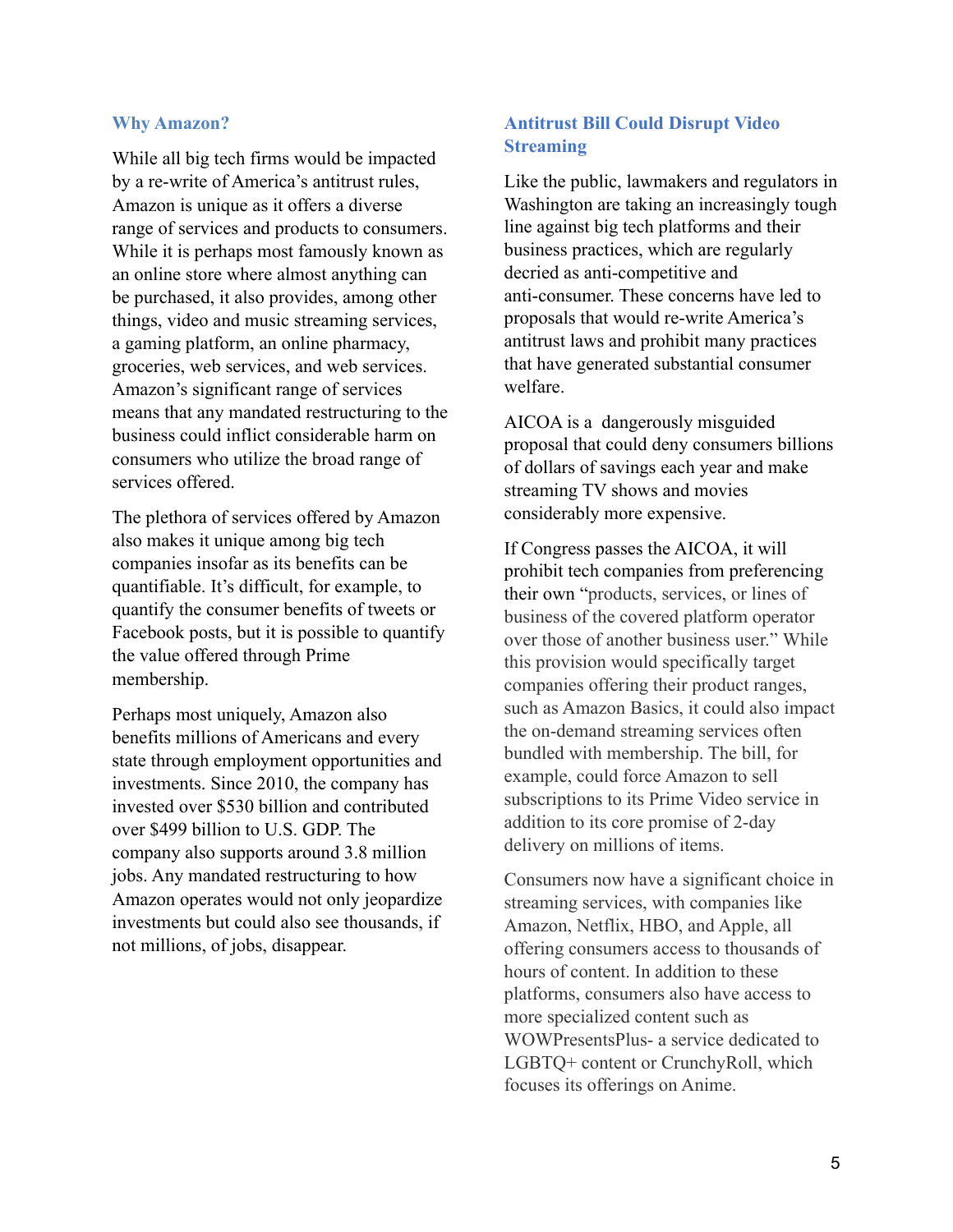Figure 1: Video Subscription Fees (for Selected Providers)

| <b>Streaming Service</b>               | <b>Cost Per Year</b> |
|----------------------------------------|----------------------|
| Netflix                                | \$107.88             |
| Hulu                                   | \$83.88              |
| <b>HBO</b> Max                         | \$119.88             |
| <b>Paramount Plus</b>                  | \$59.88              |
| <b>Disney Plus</b>                     | \$96.00              |
| Peacock                                | \$59.88              |
| Amazon Prime Video (Stand Alone)       | \$107.88             |
| Amazon Prime Video (With Subscription) | \$0.00               |

Most consumers who regularly watch content on Prime Video likely get the service included in their Amazon Prime subscription price. The cost of the complete prime package ranges from \$139 if users pay the fee annually or \$179 if they decide to pay monthly. This price includes access to Prime Video and 2-day delivery, Prime Music, Amazon Photos, and Prime Gaming. Those who do not subscribe to a wider prime membership can purchase \$8.99 per month, a price point comparable to Netflix and HBO Max.

Figure 2: Amazon Prime Consumer Benefits versus Costs



JP Morgan estimated the real value of Prime membership was \$785, meaning consumers receive a benefit of \$646 when they pay

annually. <sup>13</sup> Given the significant value Prime offers, it's unsurprising that Amazon is projected to reach 157.4 million American members of its Prime services in 2022 as shown in Figure 3.<sup>14</sup>



If Congress prohibited Amazon from preferencing its streaming service, it could be forced to charge all customers for using its video streaming service \$8.99 per month or \$107.98 each year. With a projected 157.4 million prime consumers, that equates to

## Figure 3: Number of Prime Memberships

<sup>&</sup>lt;sup>14</sup> Bureau, U.S. Census. "United States," Explore census data. Accessed May 9, 2022. https://data.census.gov/cedsci/profile?q=United+Stat es&g=0100000US&table=DP05&tid=ACSDP1Y201 8.DP05.; Brian Dean, "Amazon Prime User and Revenue Statistics (2022), Backlinko, January 5, 2022, [https://backlinko.com/amazon-prime-users;](https://backlinko.com/amazon-prime-users) and U.S. Small Business Administration, Office of Advocacy, "Frequently Asked Questions," October 2020, https://cdn.advocacy.sba.gov/wp-content/uploads/202 <sup>13</sup> Hayley Peterson, "Amazon Customers Should Be Paying \$785 for Prime Membership — Here's Why," *Business Insider*, May 16, 2018, https://www.businessinsider.com/amazon-prime-mem bership-should-cost-785-2018-5.

<sup>0/11/05122043/</sup>Small-Business-FAQ-2020.pdf.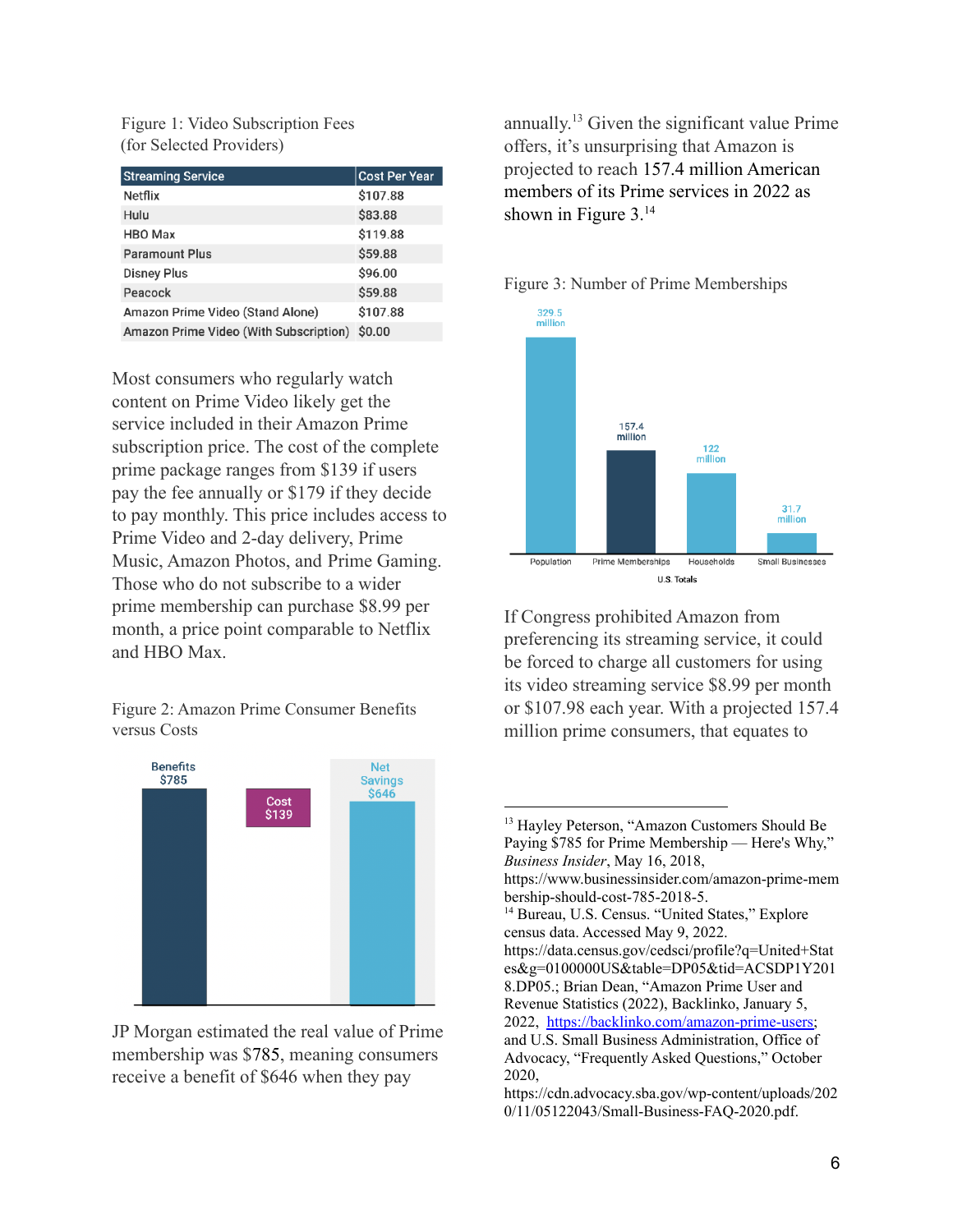\$16.9 billion each year.<sup>15</sup> Since subscribers currently enjoy Prime Video for free, \$16.9 billion can be considered consumer savings each year. However, were consumers forced to pay to access Prime Video in the future, that figure would also represent lost savings.

Figure 4: Prime Video Benefits per Prime Membership



These lost consumer benefits would occur on top of the billions of dollars of other benefits that Amazon offers through its free 2-day delivery each year.

While lawmakers are considering prohibitions on self-preferencing, they must also be aware of the wider ramifications of their proposals. The case of Amazon Prime Video is just one example of how any law that imposes substantial restrictions on how big tech operates could leave consumers paying more for services they presently enjoy for free and billions of dollars in lost welfare. Congress must do better to preserve the substantial consumer benefits big tech companies routinely provide.

## **Antitrust Bill Could Limit Prime Shipping**

Amazon Prime is a subscription service that is expected to reach 157.4 million U.S. members this year and provides benefits including fast delivery, streaming services, exclusive discounts, and digital book services.<sup>16</sup>

On the platform, select products are sold with the Prime badge which typically promises a 2-day free delivery—although select items have even shorter delivery times, sometimes overnight or same day.

Products that offer Prime delivery fall into three main categories. The first are Amazon-branded products, that Amazon sells, packs, and ships using its existing infrastructure.

The second category are products that are sold by third-parties who use the Fulfilled by Amazon (FBA) service.<sup>17</sup> The service allows third-party sellers to ship items to the Amazon warehouses and have Amazon handle the logistical side of the packaging, shipping, and delivery.

The final category are products referred to as Seller Fulfilled Prime.<sup>18</sup> This service allows businesses to sell products with the

<sup>&</sup>lt;sup>15</sup> Based on the annual standalone price for Prime video times the number of Amazon Prime subscribers.

<sup>&</sup>lt;sup>16</sup> "Help & Customer Service Amazon Prime." Amazon, Amazon, 2011,

https://www.amazon.com/gp/help/customer/display.ht ml?nodeId=G6LDPN7YJHYKH2J6.

<sup>&</sup>lt;sup>17</sup> "Fulfillment by Amazon (FBA) | Definition + How It Works - Amazon." Sell Amazon, accessed May 5, 2022,

<sup>&</sup>lt;sup>18"</sup>Seller Fulfilled Prime, " Sell Amazon, Amazon, 2022, https://sell.amazon.com/fulfillment-by-amazon.

https://sell.amazon.com/programs/seller-fulfilled-pri me.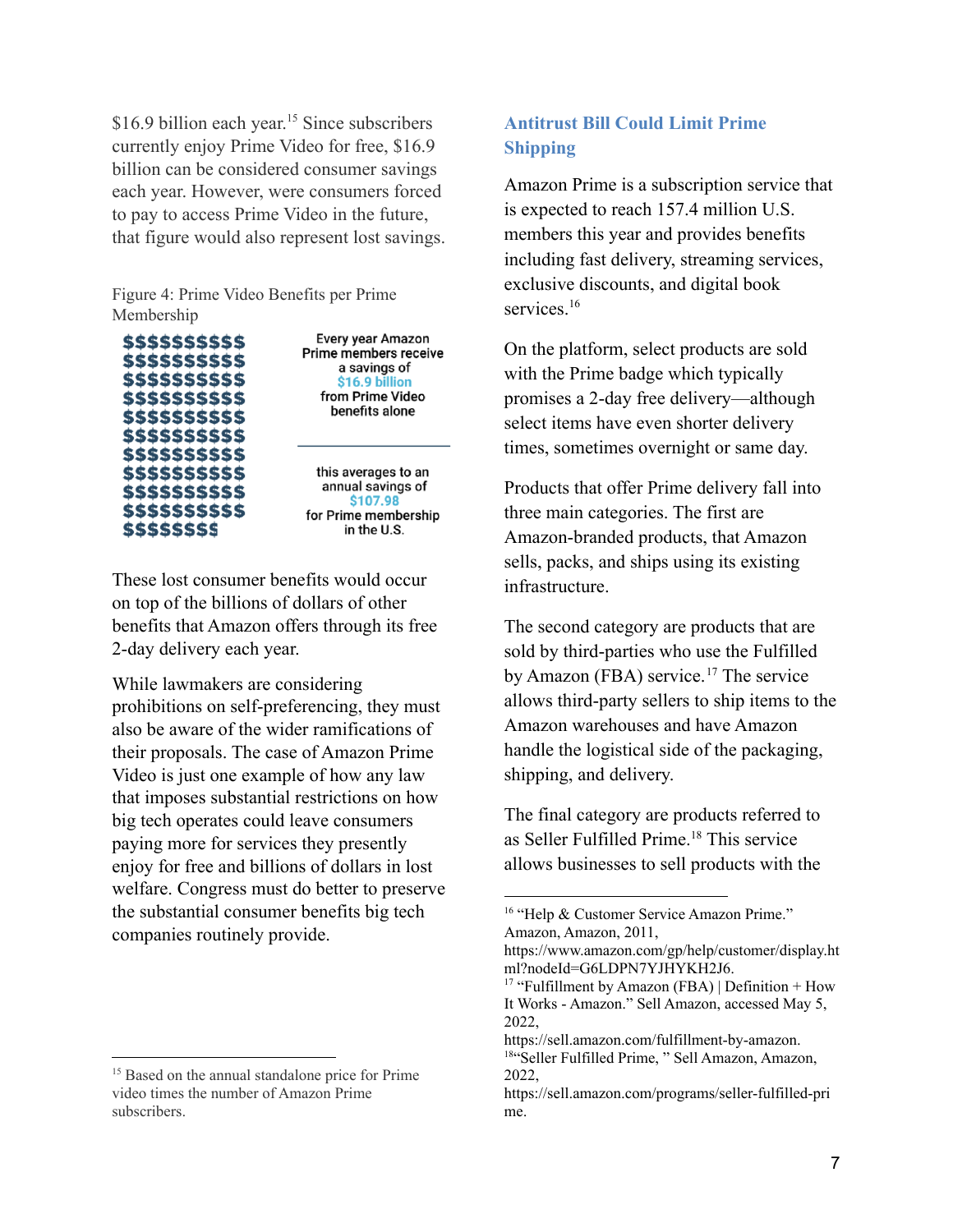Prime badge, but the third-party is responsible for packing and shipping their items using Amazon Buy Shipping services.<sup>19</sup> While available to third-party sellers, eligibility for Prime shipping is conditional on the use of FBA or Amazon Buy Shipping so that Amazon can guarantee its 2-day shipping promise.

The relationship between Amazon and their third-party sellers who use either FBA or Seller Fulfilled Prime is what would be impacted by the AICOA. This legislation would ban Amazon from establishing conditional "access to the covered platform or preferred status or placement on the covered platform on the purchase or use of other products or services offered by the covered platform operator."<sup>20</sup> Since access to Prime status is conditional on the use of FBA or Amazon Buy Shipping, the model that enables Prime--and as an extension, Prime itself--would effectively be banned under the legislation.

In the statement on the impact of AICOA, Brian Huseman, vice president of Public Policy at Amazon, argues that the bill "would jeopardize our ability to allow small businesses to sell on Amazon.<sup>21</sup> The bill would also make it difficult for us to

guarantee one or two-day shipping for those small businesses' products…."

Meanwhile, the bill's sponsor, Klobuchar, claims that the bill won't end Prime or free shipping.<sup>22</sup> Her claim is based on the fact that the bill does not mention Prime services directly. However, the bill would effectively end the service without explicitly outlawing it by undermining the mechanism through which Amazon provides Prime.

## **Policy Implications**

The American Choice and Innovation Online Act combines multiple objectives while forgetting a central focus of antitrust laws—the consumer. <sup>23</sup> Proponents say the bill has an overarching goal of eliminating discriminatory conduct; however, it attempts to achieve this through a wide range of mandates that include limiting self-preferencing and requiring the sharing of consumer data.

Instead of trying to paint restrictions with a broad brush, regulators should instead take heed of established goalposts such as the Consumer Welfare Standard (CWS), which considers how behavior affects consumer welfare. Negating the CWS risks consumer benefits such as data privacy and discounted rates. Still, it also threatens to undermine

<sup>&</sup>lt;sup>19</sup> Sellers are required to use Amazon Buy Shipping Services for at least 99% of orders.

<sup>20</sup> U.S. Congress, Senate, American Innovation and Choice Online Act, S 2992, 117th Cong., https://www.congress.gov/bill/117th-congress/senatebill/2992/text.

<sup>&</sup>lt;sup>21</sup> "Amazon Statement on American Innovation and Choice Online Act, " *About Amazon,* Amazon, January 18, 2022,

https://www.aboutamazon.com/news/policy-news-vie ws/amazon-statement-on-american-innovation-and-c hoice-online-act.

<sup>23</sup> U.S. Congress, Senate, American Innovation and Choice Online Act, S 2992, 117th Cong., https://www.congress.gov/bill/117th-congress/senatebill/2992/text. <sup>22</sup> *On Senate Floor, Klobuchar, Grassley Push Back Against Baseless Claims That Their Bipartisan Bill to Stop Big Tech Self-Preferencing Will Hurt Consumers*, n.d. Senator Amy Klobuchar, https://www.klobuchar.senate.gov/public/index.cfm/2 021/11/on-senate-floor-klobuchar-grassley-push-back -against-baseless-claims-that-their-bipartisan-bill-to-s top-big-tech-self-preferencing-will-hurt-consumers.